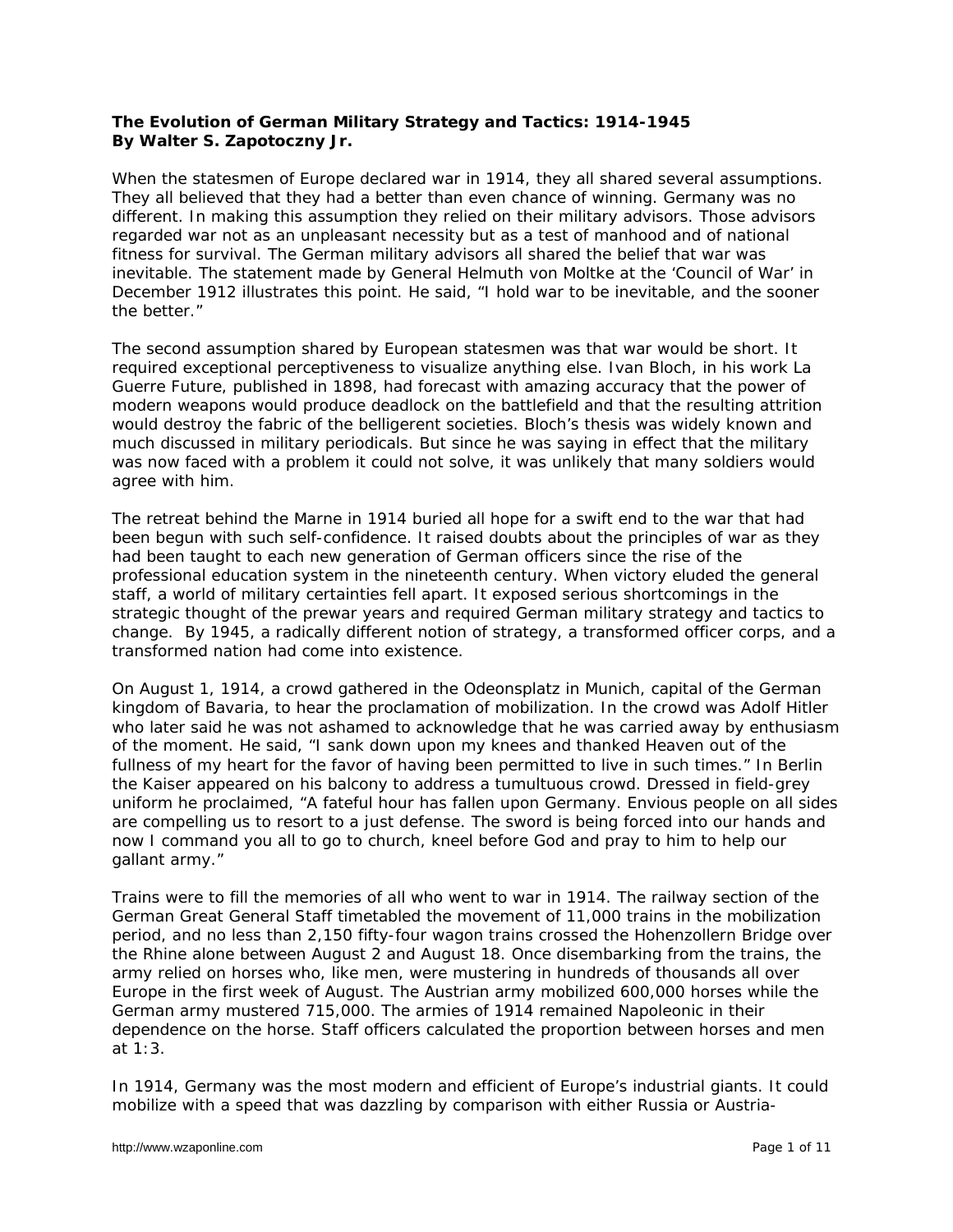Hungary. Its planners were convinced that in case of war the country's survival would depend on that speed. Ever since 1894, when France and Russia had first become allies, the Germans had been faced with the likelihood that war with either would entail war with both. They also assumed that they could not expect to win a protracted war against both. For this reason their mobilization plan was focused on a single overriding objective. The plan, created by Marshal Count Alfred von Schlieffen, was to knock France out of action in the west in no more than six weeks, before Russia could launch a major attack from the east. Germany's plans included the start of a drive to Paris. Once started, such a drive would be nearly impossible to stop or even significantly modify without reducing all the arrangements to chaos. For Germany alone, mobilization equaled war.

As war began in August 1914, the responsibility for winning the war and for the plans lay in the hands of Helmuth von Moltke who had served the previous nine years as the head of the German high command. Moltke adopted Schlieffen's plan upon succeeding him. The plan bet everything on an overwhelming right wing made up of seven out of eight soldiers available for the fight with France. This massed force was to punch like a fist through the neutral countries of Holland, Belgium and Luxembourg on its way into France. It would swing clockwise in a great wheeling motion, first to the west and then southward into France, overrunning whatever enemy forces confronted it, encircling and cutting off Paris, and finally swinging back to the east to take whatever remained of the French army in the rear and destroy it.

In his book *A World Undone: The Story of the Great War, 1914 to 1918*, G. J. Myer describes the plan as, "majestic in conception and breathtakingly bold but also fraught with problem not all of which were military." From a narrowly military standpoint the invasion of the three neutral countries was sensible. It would enable the Germans to move across northern Europe's flat and open coastal plain, avoiding the powerful fortresses that the French had constructed in the rough hill country just west of their long border with Germany. The plan, however, gave no weight to the possibility that a violation of the treaties guaranteeing the neutrality of Belgium and Holland might provoke Britain to intervene. It was believed that if Germany could wrap up the war in the west on Schlieffen's timetable, the British would have little opportunity to become a factor. The assumption in Germany was that their enemies were intent not just on her defeat but on her destruction, and that as a result she was justified in doing things that under less harrowing circumstances would not have been thinkable. The seizure of the Dutch and Belgian roads and railways became not only desirable but imperative. It was felt that nothing less could save Germany and anything else would increase Germany's peril.

One of the objectives of the Schlieffen Plan was to lure the French to attack on the Rhine while the German armies on the right were sweeping around to accomplish encirclement. However, General von Moltke, fearing that a French invasion in Lorraine might cut his communications and that the railways could not support the full attack on his right side, strengthened his center. Furthermore, the rapid advance of the German armies beyond their railheads led to confusion and loss of contact which no staff planning had foreseen. An unexpected early Russian offensive caused von Moltke to draw divisions from the West for use against the Russians. The German invasion was halted at the battle of the River Marne in September 1914, and the invaders withdrew to Aisne to dig in for a long war.

Tactics on the Western Front were reduced to suicidal infantry assaults in formations which were theoretically skirmish order but which were sometimes so thick as to be almost the shoulder-to-shoulder lines of the eighteenth century, though without their drilled rigidity. The chief variations of these tactics included preliminary artillery barrages to achieve surprise, creeping barrages behind which infantry advanced, box barrages which isolated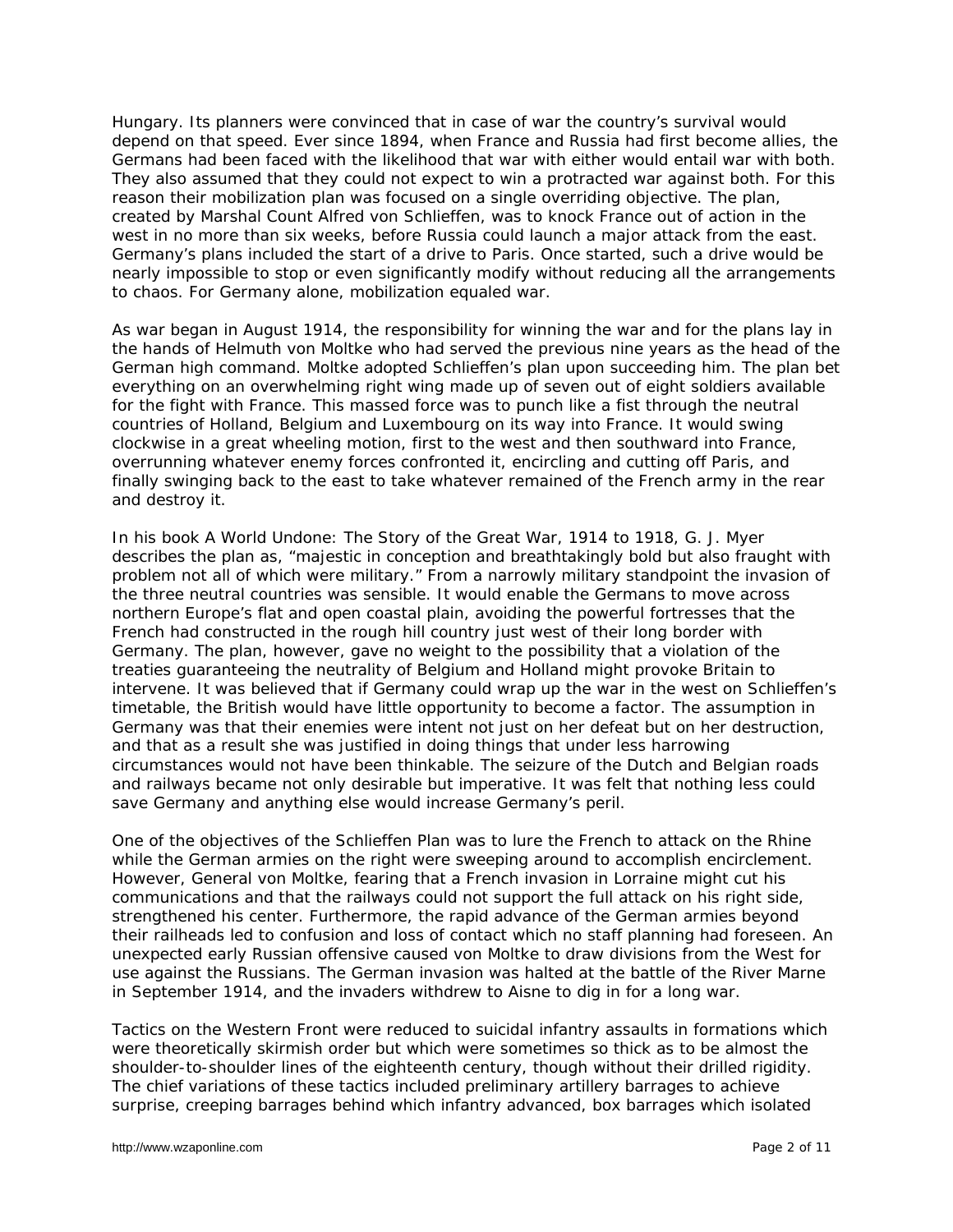sections of enemy trenches, and saturation barrages which concentrated the fire of all available arms on a small area to obliterate it. Some attempts were made to achieve tactical surprise and the desired breakthrough by the introduction of new weapons. The Germans used poison gas shells in Poland in 1915, but with little success. On April 22, 1915, they tore a great hole in the allied front at Ypres by the use of chlorine gas discharged from cylinders against French colonial troops. The failed, however, to take advantage of the breach and the Canadians quickly sealed it. Gas, although improved during the course of the war, failed to be a war-winning weapon because, surprise being lost, protective measures were introduced, and the prevailing winds being westerly, the Allies had an advantage for retaliation.

By 1915, German leaders were divided between "Westerners" and "Easterners." Falkenhayn, Chief of the General Staff, was a "Westerner" who believed that German strength should continue to be concentrated primarily against Allies on the Western Front. He recognized Russia's material weaknesses, but he also believed that an extensive invasion of Russia would be a prolonged affair. He therefore favored a concentrated effort to knock France out of the war first. In contrast, Hindenburg and Ludendorff, the leading "Easterners" and in supreme command on the Eastern Front by 1915, favored an early concentration of effort against Russia to knock it out of the war before giving predominance to eliminating France. The Kaiser finally decided that forces should be transferred to the Eastern Front and that German armies in the East would be permitted to try to force Russia from the war by the end of the year. The reduced German forces in the West would launch only local offensives and stand mainly on the defensive. The German effort in the East was only partially successful. The Germans took Warsaw and nearly all of the rest of Poland not occupied during 1914. By October 1915, when the effort was called off, the battle line ran from just west of Dvinsk south through the Pripet Marches. Left with only limited forces in the West during 1915, Falkenhayn confined the German armies there to local offensives around Ypres. At sea, sixty-eight new German U-boats were added to the Kaiser's submarine fleet during 1915, against a loss of twenty-three, U-boats sank an impressive million tons of Allied shipping in the War Zone.

Falkenhayn's faith in victory over France was given full influence in February 1916, when the biggest German offensive of the war to that time was unleashed against the French lines around Verdun. Falkenhayn hoped for either a breakthrough or a battle of attrition that would hurt the French army more than the German. In the battle of Verdun, in 1916, artillery dominated the battlefield and the infantry's function was only to take or to hold ground cleared by shells. The ammunition required by the artillery for this kind of warfare was on a scale which no one previously had contemplated. Stopped by the French, Falkenhayn admitted his failure to the Kaiser in August, who appointed Hindenburg to succeed him as Chief of the General Staff and Ludendorff to serve as Hindenburg's deputy.

During 1916, German U-boats sank two million tons of Allied shipping and the German High Seas Fleet ventured into the North Sea. After the battle of Jutland, while the German navy scored more points against the British, they went back to port, were they remained. It was clear to the Germans that a victory at sea would have to be accomplished by the submarine.

Though both the airship and the airplane began their careers in World War I as observation and scouting craft, they made the transition to weapons-platforms in a remarkably short time. In January 1915 German zeppelins based in Belgium began a strategic bombing campaign against the British Isles and especially against London. The typical airship could carry 5,000 lbs. of bombs, but accuracy of bombing was poor and the craft was vulnerable to bad weather. In the span of two and a half years, zeppelins made 208 sorties against England, dropped 196 tons of bombs, killed 557 Britons and injured 1,360 more. Eighty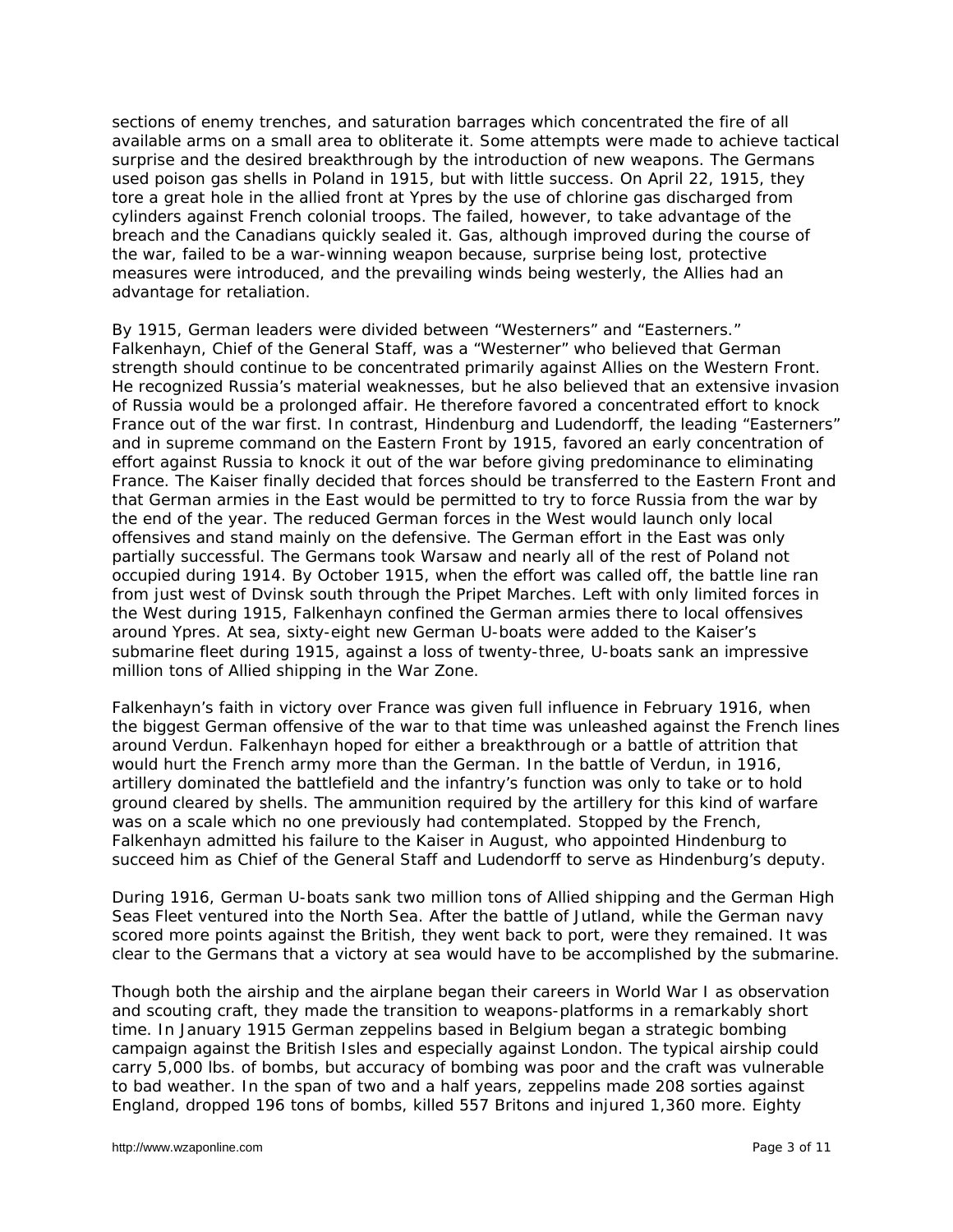zeppelins and 1,600 crewmen were lost in these raids. In June 1917, twin-engine Gotha and Giant airplanes took over the strategic air war. Each airplane was capable of carrying 1,000 lbs. of bombs, and by November 1918 seventy-three tons of bombs had been dropped on England. The main effort of the German strategic bombing was to lower civilian morale, already weakened by food shortages and the horrendous casualties suffered by the British armies on the Western Front.

The German tactics at the beginning of 1917 was little altered from the way it was at the beginning of 1915. The trench lines had divided Europe into two armed camps. The hopes of the German General Staff had been long dashed. In the east the course of the trench line moved 300 miles and its southern shoulder now rested on the Black Sea instead of the Carpathians. In the north it still touched the Baltic. There was a new entrenched front on Italy's border with Austria and on the Greek border with Bulgaria. In Caucasia a front of outposts and strong points sprawled between the Black Sea and northern Persia. In the Sinai an uneasy no man's land divided the British defenders of the Suez Canal from the Turkish garrison of Palestine. The situation showed little change from 1915. In France there was no change whatsoever. The trench lines were now thickened by extensive digging, wiring and excavation. The Germans had sought to secure trenches against assaults by the embellishment of their positions. By 1917, the system was usually three belts deep and reinforced by concrete pillboxes.

The arrival of the Americans in 1917 had no immediate effect of the situation. By the end of the year the Germans were overstretched as they had been throughout 1915 and 1916 by the need to prop up their Austrian allies, by the losses incurred at Verdun and on the Somme, and by the unanticipated recovery of the Russians in 1916, had turned a corner. The political collapse of Russia had released from the Eastern Front fifty divisions on infantry which could be brought to the west to attempt a final, war-winning offensive. The German high command, which had for so long been compelled to sustain defensive strategy in the west, had given great thought and preparation to perfecting the offensive methods to be employed by the attack force. The German army had no tanks although a clumsy prototype was under development. Hindenburg and Ludendorff counted, in its absence, on a refinement if artillery and infantry tactics, practiced in the last stages of the Russian campaign. The infantry had been equipped with large numbers of stripped-down machine guns and had been trained to infiltrate enemy positions and by-passing centers of resistence, rather than stopping to fight when held up directly to their front. Each attacking division, in addition, had been ordered to form specialized "storm" battalions of lightly equipped infantry which, with grenade and carbine, were to drive deep but narrow cavities through the crust of the enemy positions, breaking it into isolated sections to be overcome by following waves of conventional infantry at a slower pace. The emphasis of the German attack plan was on speed.

New methods of fighting were developed for German assault detachments and taught to other units. These new methods constituted a radical departure from the tactics of 1914. Columns and skirmish lines were done away with. Squads were treated like tactical entities in their own right, moving as individual units toward their predestinated objectives. The personal equipment of the men of the Assault Detachment was modified to meet the requirements of their new methods of fighting. The hobnailed heavy leather jackboots long associated with the German infantry was replaced by lace-up half-boots and puttees of the kind used by Austrian mountain troops. To facilitate crawling, the filed uniform was reinforced with leather patches on the knees and elbows. The leather belt and shoulder harness that had supported the rifle ammunition pouches were discarded in favor of a pair of over-the-shoulder bags to carry hand grenades. The rifle was replaced with a Mauser carbine which was lighter and easier to handle.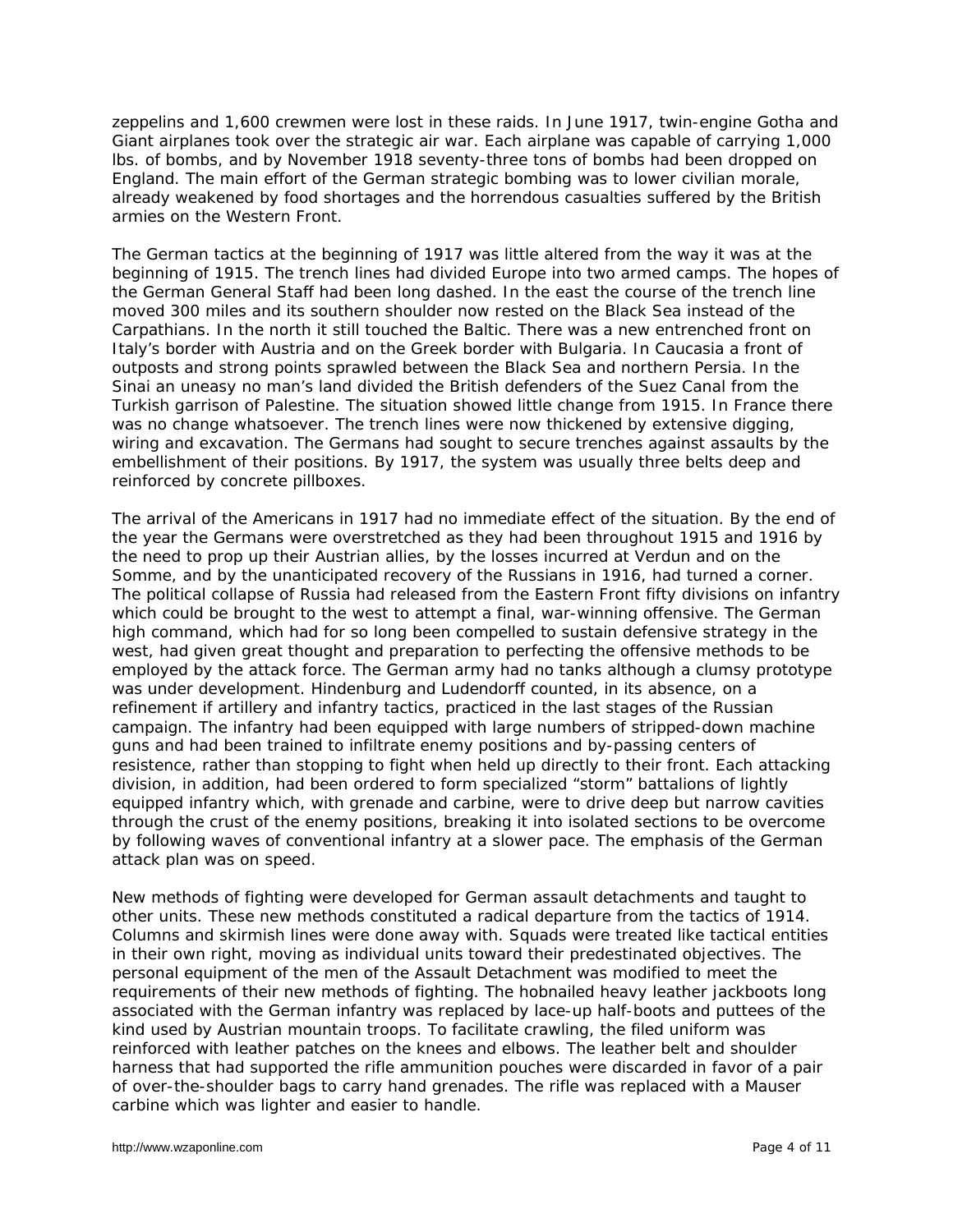In 1916, unlike the French and British generals, who sought to use their guns to create an opportunity to resume maneuver at the operational level, Erich von Falkenhayn, the German Chief of Staff, planned to use his artillery as a strategic weapon that would free him from the need to conduct war at the operational level. His guns and howitzers were to strike directly at what he saw as the weak point of the Anglo-French alliance, the unwillingness of conscripted Frenchmen to go on dying indefinitely for what Falkenhayn considered the interests of Great Britain. In order for this policy of attrition to work, Falkenhayn would need the cooperation of the French. He needed to find a place that the French would not give up easily, a magnet that would draw the French infantry within the range of the German guns. The place would have to have great military or symbolic value, preferably both. It would, moreover, have to be suitable to the employment of large amounts of artillery. The best location that Falkenhayn could find for his battle of attrition was the fortress of Verdun.

The artillery part that Falkenhayn concentrated at Verdun was unmatched by any in the history of the German Army up to that point. In a horseshoe around Verdun, the Germans packed 1612 artillery pieces. The division of labor between the various indirect fire weapons was based on their particular characteristics. Trench mortars, light field guns, and light howitzers, because of their short range and their subordination to divisions, were generally detailed to fire on the firs French trench. Heavy mortars were also assigned targets in the first line. The heavier howitzers were assigned targets in the second line. They were also joined by the heaver guns in counter-battery work and what the Germans called special missions, the shelling of villages, forts, roads, railroads, and the town of Verdun itself.

Nine infantry divisions were detailed for the operation at Verdun. In Falkenhayn's conception, the role of the infantry regiments of these divisions was to be subsidiary to that of the artillery. Their main job was to present a sufficiently credible threat so that the French would feed as many troops as possible into the killing zone. The attacks conducted by the German infantry at Verdun therefore were attacks with limited objectives, seizures of little pieces so that the French would try to recapture regardless of the cost in lives.

The German offensive at Verdun began on the morning of February 21. With the exception of a few pauses to allow patrols to ascertain the damage, the bombardment lasted all day. On the second day, the mission of the artillery changed from destruction to suppression. The hand grenade squads and stormtroops of the first wave often moved right up to the barrage, risking the occasional causality from a short shell in order to be able to fully exploit the effects of the fire. On the third day of the battle, the German attacks began to acquire characteristics that were not in keeping with Falkenhayn's strategy. Forgetting that the goal of the attack was the killing of as many Frenchmen as possible while economizing on German lives, the commanding general of the  $6<sup>th</sup>$  Infantry Division ordered his infantry regiments to attack the French positions in a woods known as the Herbois "without regard to casualties."

As the Germans pushed farther into the woods, they met stiffer resistence. With no trenches to provide certain boundaries between opposing forces and with the skeletons of trees hindering the observation of artillery liaison officers, the German infantry found itself relying more and more on its own resources the further it pushed into the woods. In this sort of fighting, the qualities fostered by the Assault Detachment, initiative on the part of individual soldiers and ferocity in close combat, were at a premium. The steady pressure of the German attacks at Verdun, the advance of a few hundred meters each day, made it increasingly difficult for the French to build proper trenches. The longer the battle continued, the more the French relied on a more or less ad hoc defense of forests, shell-torn fields, and the basements of ruined houses. Small groups of riflemen and machine gunners, while physically isolated from each other, created a zone wherein an attacker would be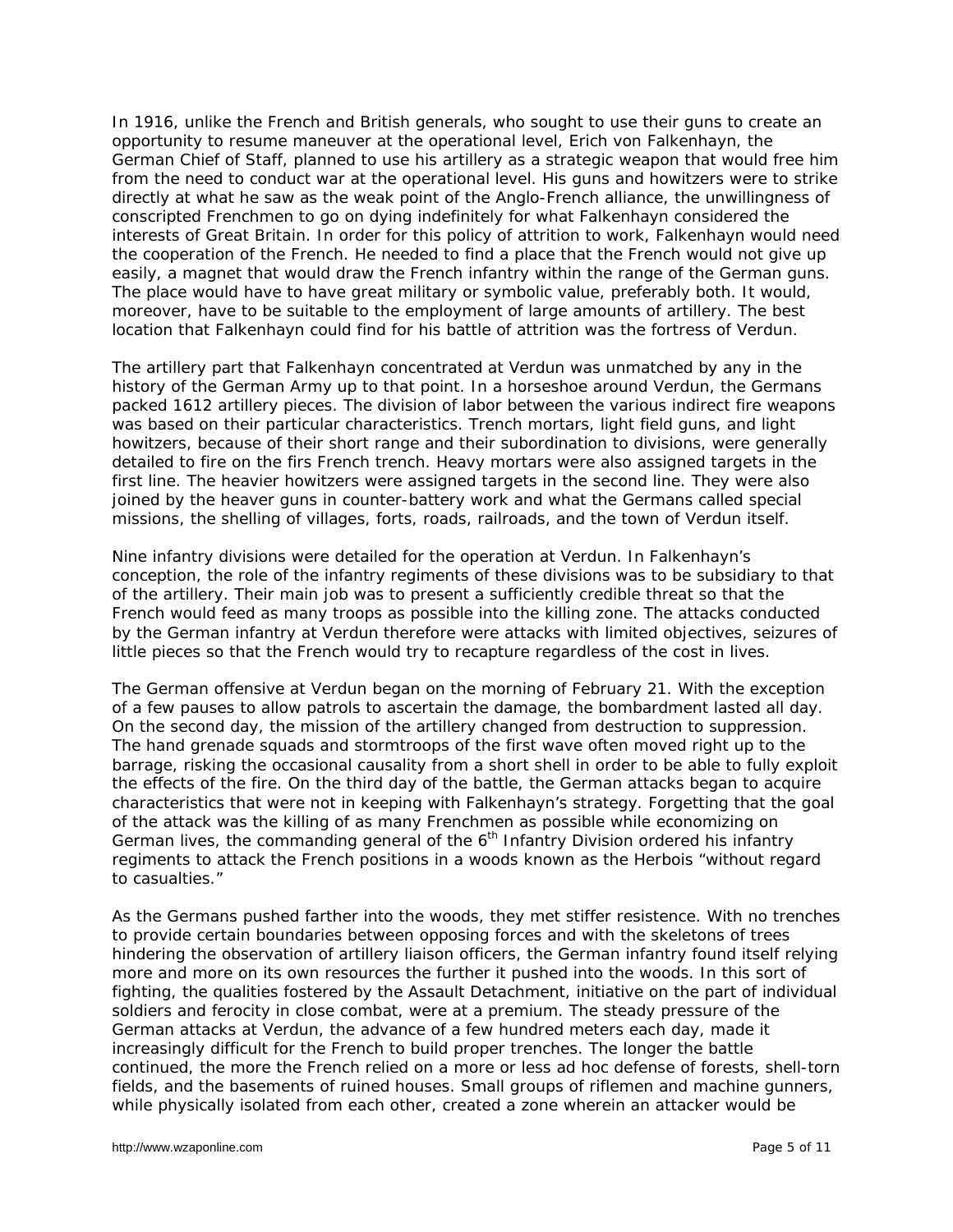faced by fire from all directions. In doing this, the French created a much stronger defense than they had at the beginning of the battle when their infantry defended carefully prepared positions. This informal "defense in depth" proved quire resistant to attacks by infantry battalions in skirmish lines, even if it was preceded by a wave of grenade-throwing storm troops.

In the larger scheme of things, Verdun must be counted as a German defeat. Although France might take two generations to recover culturally from the losses suffered at Verdun, its military recovery was almost immediate. The French and British Empires provided more than enough replacements for those lost at Verdun whereas the German soldiers that fell at Verdun could be replaced by the marginally fit, the very young, and slackers combed from previously exempted occupations. After Verdun, the German Army in the West returned to the defensive posture of 1915. A noteworthy innovation was the "assault group" technique.

The experience of the Assault Detachment during the early part of the battle of Verdun not only demonstrated the value of the tactics that it had developed but also underlined the inherent difficulty of the unit's double assignment. The answer was the conversion of *Jager*  Battalions. The Jager Battalions had a natural pre-disposition toward stormtroop tactics. They had their home garrisons in the mountainous and wooded areas of Germany. The impetus for the formation of separate special units seems initially to have come from the view that the hand grenade was a specialist's weapon. A typical special unit consisted of a six-man hand grenade team in each platoon. These men, who were "courageous and expert hand grenade throwers," were given a distinctive badge top wear.

The stormtrooper became an almost romantic figure. Like the fighter pilot of the U-boat sailor he could raise himself above the seemingly purposeless suffering of the trenches to strike directly at the enemy. Some commanders formed stormtroop units on their own initiative as well as the enthusiasm with which many commanders executed the orders from higher echelons for form additional elite assault units. Guidelines for the new assault battalions and lower echelon elite assault units were available in the form of a short manual published on May 16, 1916. The instructions stated that an assault battalion would habitually support infantry attacks by attaching assault teams consisting of four to eight stormtroopers under the command of an NCO, to infantry regiments and battalions. The task of each assault team was to lead the infantry platoons and companies across "no man's land" and through the enemy wire, break into the enemy trench, roll it with hand grenades, and destroy bunkers and machine gun nests with "ball charges." The conditions that led to the formation of elite assault units were not unique to the Germans. Of all the countries allied against Germany, the Italians went the furthest to develop elite assault troops. While the enemies of Germany were often forced to discover for themselves the techniques of the German stormtroopers, Germany's allies benefited from more direct guidance.

German infantry tactics changed during World War I. One answer for the change may be in the fact that the German Army was a highly decentralized, mission-oriented organization that placed a great deal of trust in its officers. The German Army had entered World War I with the expectation that the conflict would be won at the operational level, which the fighting of battles was of secondary importance to the winning of campaigns. The failure of German operational art to defeat the Western Allies, led to the destruction of the faith of many influential German officers in the wisdom of concentrating their attention on the operational level.

In 1918, the German infantry could use stormtroop tactics to tear gaps in the enemy's defenses. Given a sufficient number of battalions, those gaps could be turned into gaping holes scores of kilometers wide. As long as the following formations depended on muscle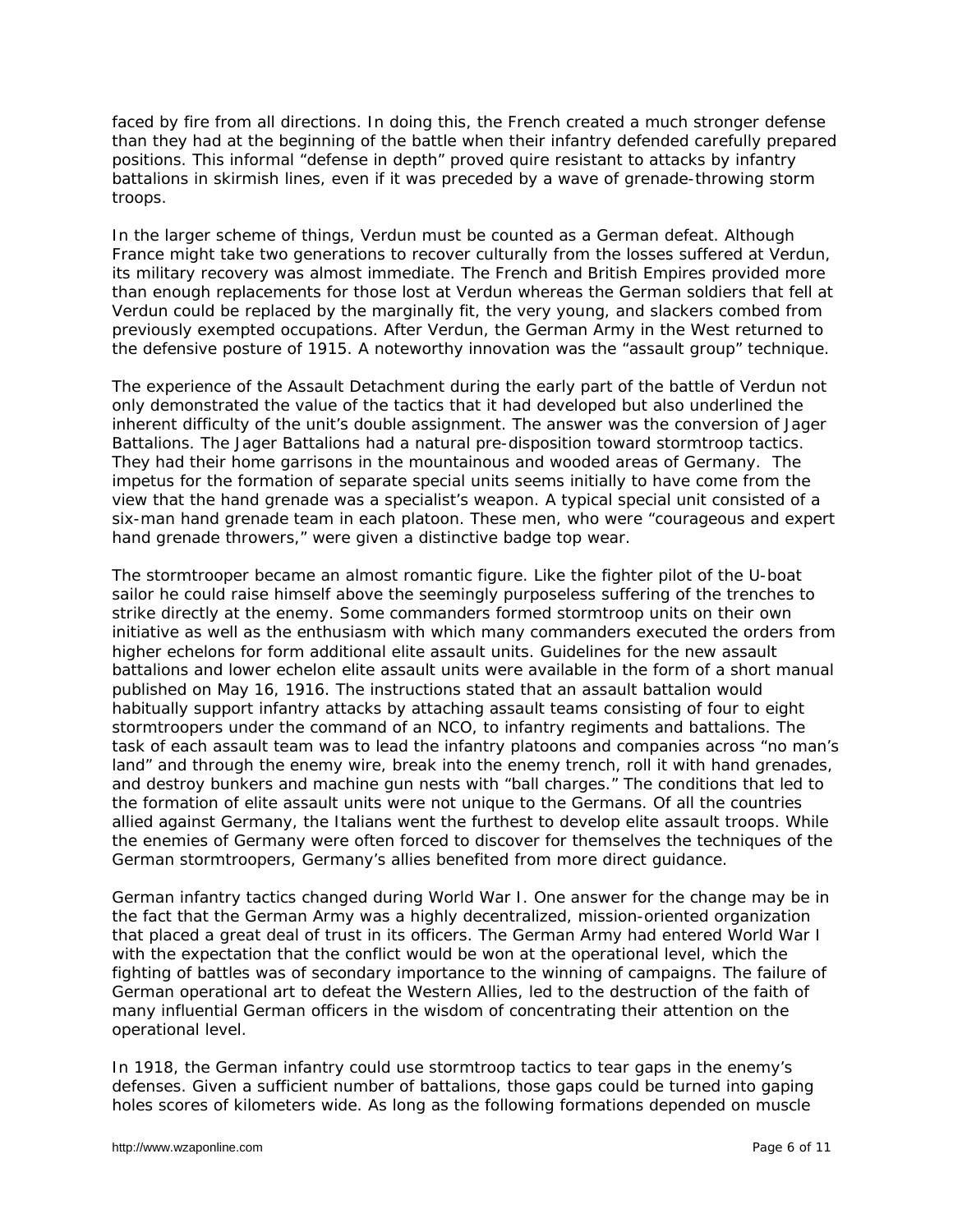power for mobility those holes could not be turned into war-wining victories. The German army was not able to capitalize on the initial breaches. In the absence of suitable transport, the stormtrooper and his tactics remained Germany's desperate hope. As thousands of trench raids and attacks with limited objectives, as well as successful breaking through of heavily fortified positions at Caporetto and during the great offensives on 1918, proved, stormtroop tactics were an efficient way of releasing the German Army from being pined down in their trenches by the machine gun. No tactical system could solve the fundamental operational problem that the German Army faced in the west. The enemy's railroads and motor transport columns could always bring up more fresh troops. The means of dealing with this problem would have to wait until the next war. Beginning in 1939, the fully motorized and partially armored *Panzer* division gave the German Army the means to move troops toward, across, and around the battlefield faster than Germany's enemies could move troops behind it.

The years between the world wars saw the greatest effort to that time to control armaments and to discourage war through treaty. The approach varied in form all the way from the dictated armament clauses in the Treaty of Versailles with Germany to the voluntary renunciation of war as an instrument of national policy under the Paris Peace Pact of 1928. In June 1919 a German delegation was summoned to the Palace of Versailles outside Paris to sign a treat of peace that saddled Germany with heavy war reparations. The treaty placed limitations on the German armed forces. The army was reduced to professional soldiers serving long-term enlistments. All German military service had to be voluntary, and neither an army reserve nor any paramilitary organizations were permitted. The army was denied tanks, poison gas, heavy artillery, and air forces. It was not supposed to have any form of traditional General Staff. The German navy was limited to 15,000 sailors, six old pre-dreadnought battleships, six light cruisers, twelve destroyers, and twelve torpedo boats. The remainder of the Germany Navy was to be divided among the Allies.

The primary concern of German military planners in the interwar years was to limit war in order to make it, once again, a purposeful and instrumental use of force on the basis of elite control of strategy. The planners labored under a particularly restrictive set of conditions. Germany was disarmed and much weaker than any of its potential enemies. At the same time, the planners insisted that they alone were capable of organizing national defense and ensuring Germany security, a prerequisite for restoring Germany's status in Europe. The officer corps and the civilian leadership of the Weimer Republic were convinced that military force was necessary, even vital for the survival of the nation. It was up to the general staff to rebuild the army. This effort was closely associated with Hans von Seeckt, Chief of the Army Command to 1926.

Seeckt sought to reestablish formal authority and discipline in a hierarchical military organization through expansion and modernization. Discipline and clear lines of command and control, subordination of the independent senior commanders, and skill-oriented training became the hallmark of Seeckt's tenure. At the same time, he revived theoretical and practical training in grand strategy and tactics for a large army. He generally favored modernization and mechanization, but subordinated these elements to a professional approach in the German military tradition. While much debate occurred between factions within the military, it was only after a series of very tense internal and political conflicts that the *Reichswehr* (National Defense Organization) began to pursue a radically different course of planning for present contingencies and future war. It was during this time that operational planning and strategic thinking made a quantum leap, first by embracing the possibilities of a people's war as well as mobile warfare with tanks and subsequently by developing notions of strategic deterrence. The new idea of a people's war was to be fulfilled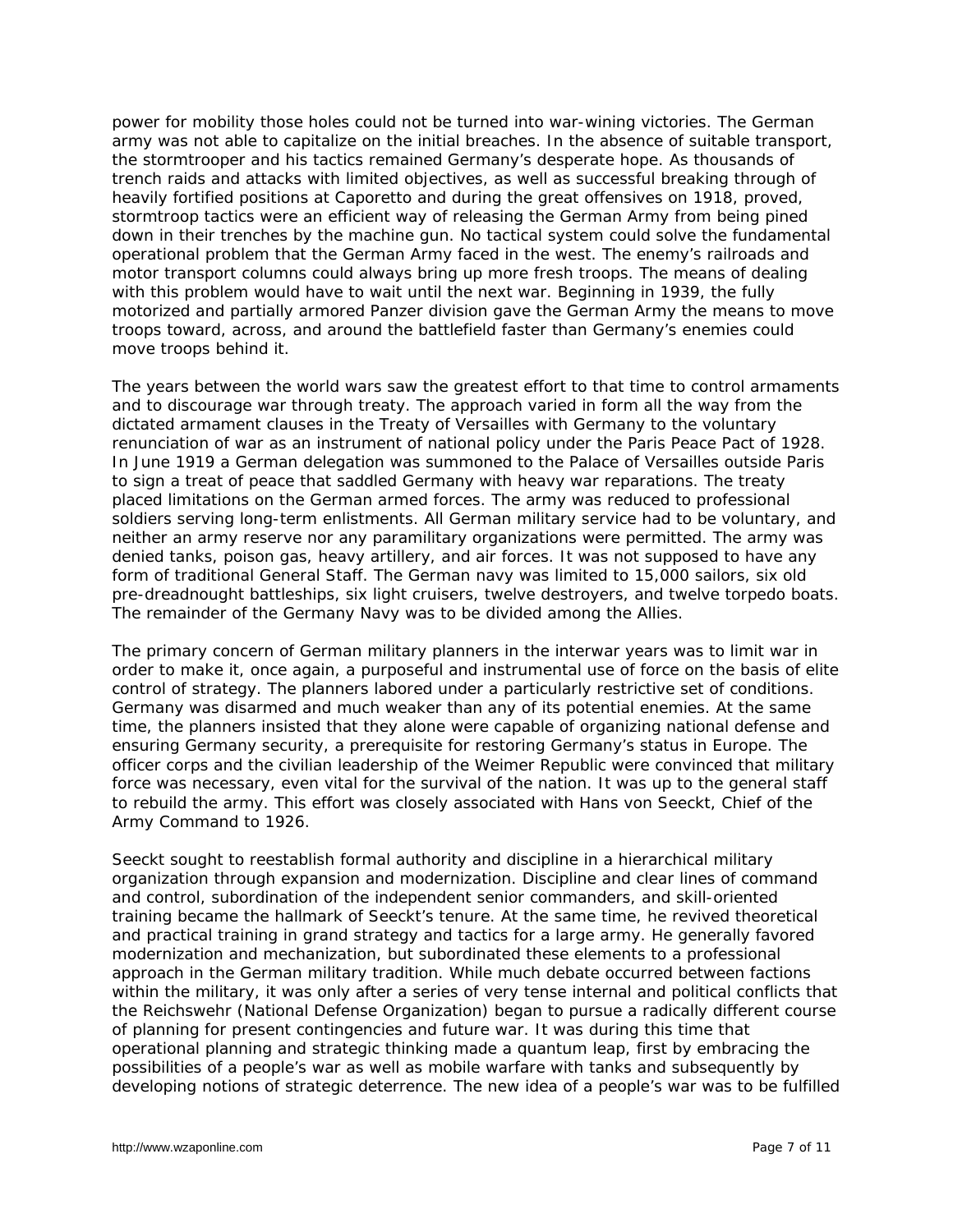in by desperate means, in a desperate situation, which virtually extinguished the difference between civilians and soldiers and turned all people and all means into tools of war.

Military nostalgia replaced realistic efforts to come to grips with the postwar situation. The return to war as an exclusively military domain coincided with the breakup of domestics and international stability caused by the world economic crisis. While the international crisis opened up new possibilities for reordering national and international society, in Germany it strengthened the militant and authoritarian parts of society. These shaped the German response in favor of military revisionism. Military nostalgia was given an additional aggressive edge with the National Socialist rise to power. The marriage of convenience between the military and National Socialist leadership occurred, first, because Hitler promised to fulfill the military dream of a "large army." Most of the senior officers did not particularly like Hitler's populism or, for that matter, the self-confidence of the paramilitary SA leaders and the rowdy style of their rank and file, but Hitler guaranteed rearmament and the new government immediately began to fulfill this promise. Little more was required to convince officers that the new government was good for them and thus good for Germany.

There is some irony in the fact that Germany, denied armored fighting vehicles by the Treaty of Versailles, and without them until after 1933, should have developed the most advanced ideas in armored, motorized warfare of any army on the European continent by 1939. Actually, the Treaty of Versailles stimulated Germany's interest in mobile forces by denying if fixed fortifications on its western frontiers and a traditional mass army. General Hans von Seeckt encouraged experiments with infantry carried by motor trucks and using trucks to tow artillery. After his retirement, the Troop Office (General Staff) set up a special section in 1928 to study the theoretical possibilities in armored warfare. Major Heinz Guderian, formerly an officer of light infantry, became familiar with the ideas of Fuller and Liddell Hart through their books and articles, and in 1929 he hit upon his own conception of an armored or panzer division.

Essentially, Guderian's panzer division was an armored-mechanized-motorized task force, in which mobile infantry, artillery, engineers, and supply units were combined with a brigade of tanks in order to allow the tanks to fight will full effect. Guderian recognized that such a panzer division might serve to revive the traditional German doctrine of encirclement and annihilation, and thus lend decisiveness to ground warfare of the future. He also grasped the importance of radio for command and control of rapidly moving forces. In addition to the panzer divisions, the German army had two other types of all-motorized divisions by 1939. The four light divisions combined regiments of motorized infantry with a light tank battalion per division. Six motorized infantry divisions completed the German mass army of slightly more than a hundred divisions on the eve of World War II. The German infantry divisions, which made up the vast majority of the German divisions of all types, were not greatly different in organization and capacities from those of 1918. Although, with the close air support of the *Luftwaffe* (Germany air force), this combination of new and old style forces constituted the essence of the *Blitzkrieg* (Lightning War).

The first Blitzkrieg of World War II got underway about dawn on September 1, 1939. A German air assault on Polish airfields, heralding the ground attacks, was only partially carried our because fog kept part of the Luftwaffe grounded in the early hours of the campaign, but within three days some 2,000 German warplanes had destroyed most of the Polish air force of a thousand aircraft. German armored-motorized forces broke through the weak Polish frontier defenses and many points, spearheading the drives of Army Group North consisting of two armies and 23 divisions. Included was Army Group South, composed of three armies and 39 divisions. By September 9, when German motorized forces reached the defenses of Warsaw, battles of encirclement and annihilation were fast eliminating the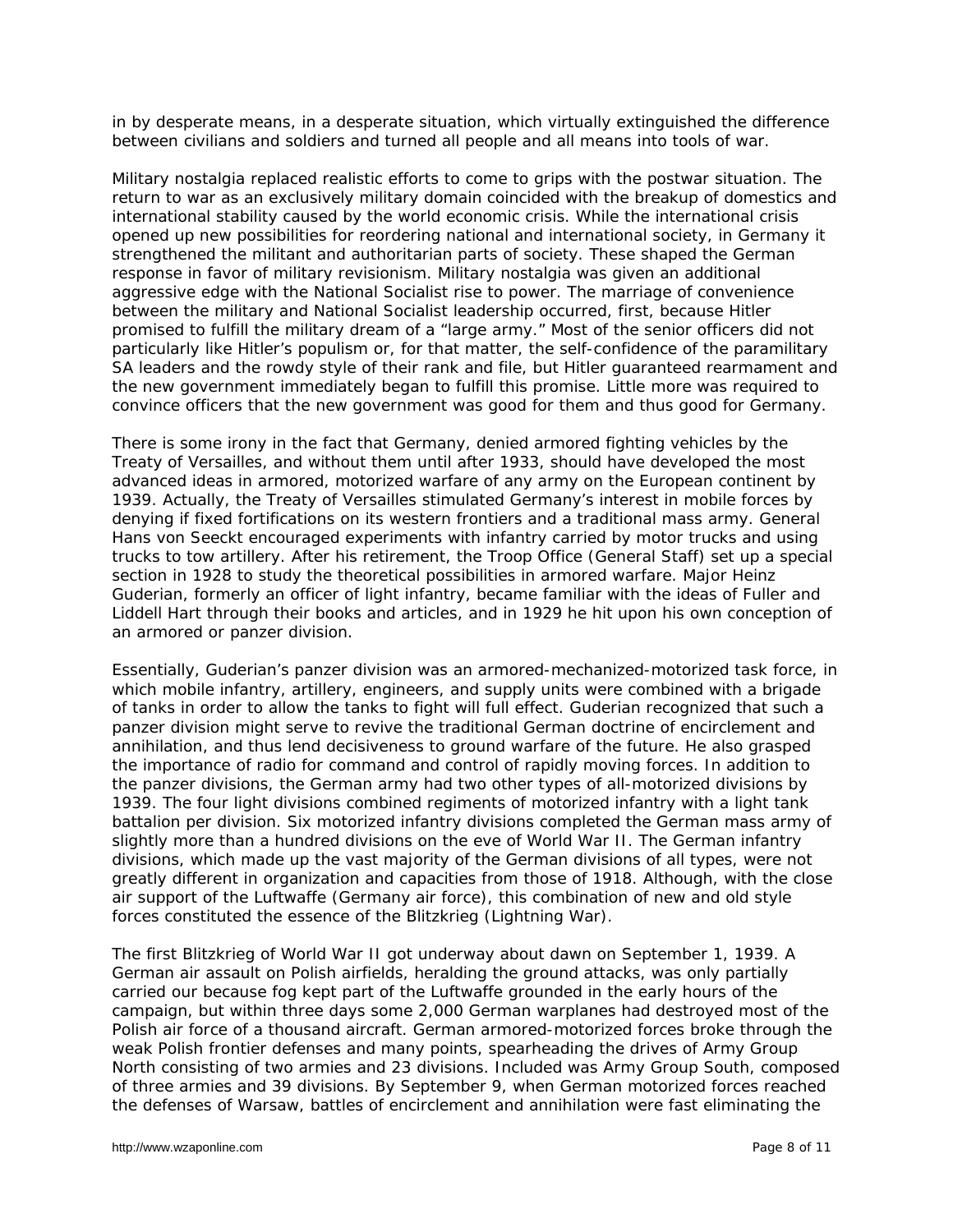trapped enemy forces in western Poland. The speed with which a nation of 30 million people had been brought to its knees led newsmen to dub the German method "lightning war," although it was really an updated version of the battle of encirclement and annihilation doctrine dating back to the nineteenth century.

The Blitzkrieg advocates stressed mobility and speed over firepower, although in the form of the tank, the dive bomber, and high-velocity anti-tank or anti-aircraft gun it aimed for great firepower at decisive points. Blitzkrieg welcomed encounter battles. It employed concentrated air power offensively and defensively, to prepare the way for advancing armor. Like German doctrine at the end of World War I, Blitzkrieg stressed infiltration tactics and flanking movements for both infantry and armor. As in the classic pre-World War I German doctrine, the new doctrine sought single and double envelopments. Unlike the earlier doctrine, it aimed as much at the disorientation and dislocation of the enemy command system as it did at the annihilation of enemy forces. This was to be achieved by deep penetrations into rear areas of the enemy army. It was believed that if dislocation could be achieved, the battle of annihilation might be avoided, or at least easier.

While the Allies were establishing a blockade of Germany trade, Hitler also relied on economic warfare. Following the precedent of 1914-18, he proclaimed a submarine blockade of the British Isles and backed it by dropping a secret weapon, new magnetic mines, in shallow approaches to the ports. German aircraft sorties for this purpose were the approaches to those great aerial attacks on enemy territory which the prophets had long declared would herald a new war. In the first winter of the war, the Nazi aerial onslaught in the West was strictly limited to reconnaissance. Blitzkrieg was soon renewed with attacks on Denmark, Norway, Holland, Luxembourg, Belgium, and France in the spring of 1940. Denmark fell without a blow, Luxembourg in a day, Holland in five days, Belgium in less than three weeks, and France in six weeks.

The German victories in the West were won by the use of new tactics and weapons against armies which were inadequately prepared for war whose strategy and tactics were faulty. The Nazis used specially trained parachute troops to clear difficult obstacles, Stuka dive bombers to give close support, and tanks to probe, pierce, and fan out behind the Allied lines. They were superior in training, and they exploited surprise as a psychological weapon to give them an advantage in morale. The Nazis had originally planned to repeat the Schlieffen Plan, a thrust on the right. Instead, acting on a plan developed by General von Manstein which turned the Schlieffen Plan inside out, they thrust their armored columns through the Ardennes, which were regarded by the French as unsuitable tank country and were therefore only lightly defended. French tanks were dissipated along the whole front, and when the front was breached, the Allies possessed no mass of maneuver to throw against the German forces. The Allied air forces were unable to prevent the Luftwaffe from dominating the field of battle. Although the war had been limited thus far, there were ominous signs that it was moving into a new phase of intensity. Five of the victims in 1940 were neutral states which had vainly striven to keep out of the conflict but had been struck down without warning. Neutrality had been ignored because it stood in the way of the Germans. In the First World War, when neutrality had been infringed upon, it was only after formal warnings. Now it was breached in the night.

After the victories in the West, the Nazi leadership began to focus on a strategy of defeating Russia. According to the final directive for Operation Barbarossa, the planners hoped to defeat the Soviet army by the second stage of the campaign and thus render the nation defenseless, making further military progress only a matter of exploiting the defeat. The decisive stage of the advance was to defeat Soviet Russia in a quick campaign. This was to be achieved by large-scale pincer movements involving swift and deep thrusts to tear open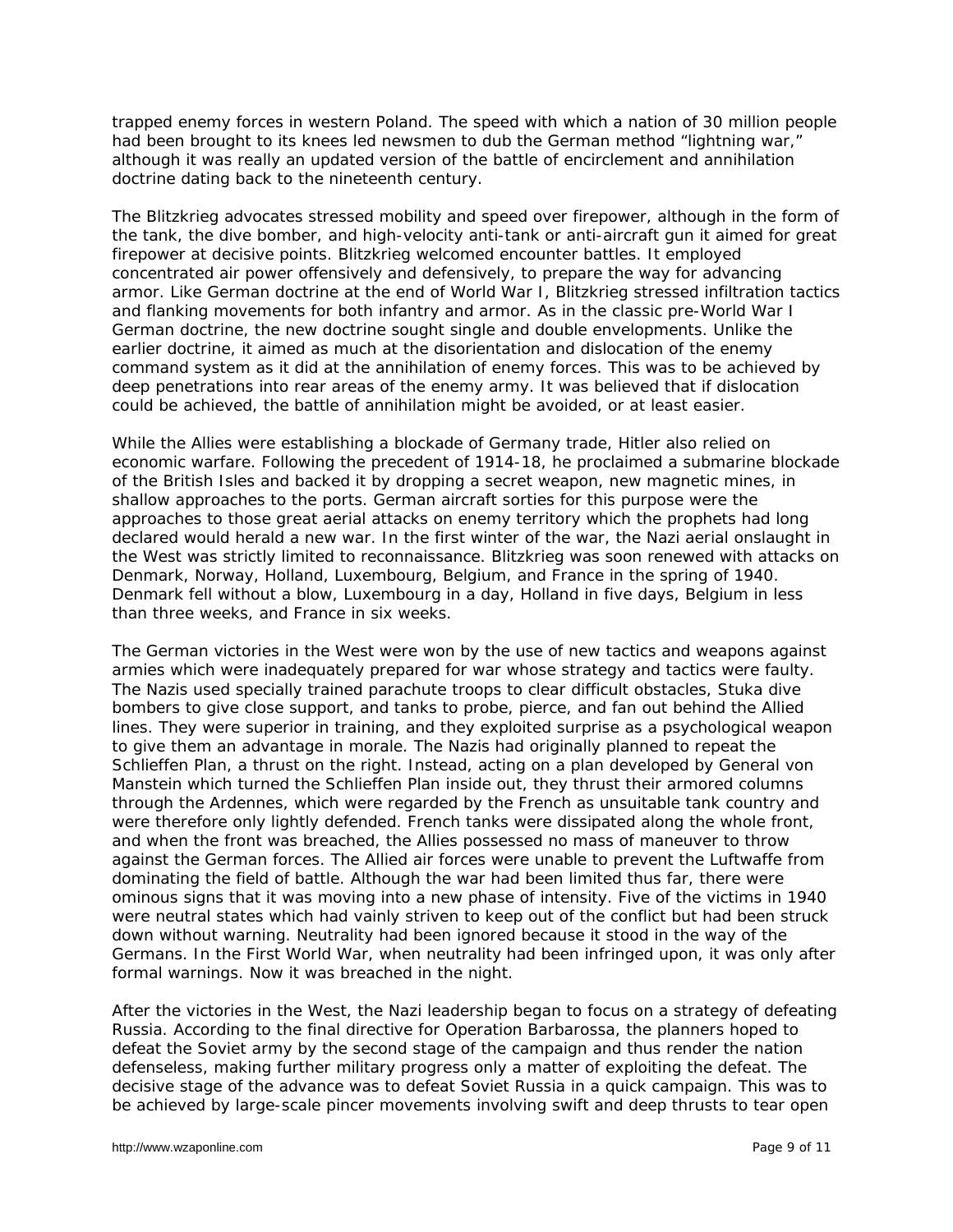the front on the mass of the Russian army. The enemy groups separated by these penetrations will then be destroyed in cauldron battles that were to take place west of the rivers Dnjepr and Dvina. This was the main and only truly operational goal of the campaign, because it assumed that the decisive first blows would ensure the freedom on movement for further tasks.

The first stage of the campaign was a success beyond anyone's expectations. Everybody agreed that the war was virtually won, and so it was, at least in the eyes of almost all Germans and non-Germans. This assumption was more than reasonable if we consider the fact that the main forces of the Soviet Union were annihilated or captured in the first weeks and that Stalin's rule was thrown into disarray. However, it soon became obvious that the Soviet Union was not defeated. The freedom of movement that the German side expected to gain was never achieved. The Soviet leadership continued the war desperately and with tremendous brutality against its own people as well as against the German enemy. The Soviet Union would not surrender. At this point space and time truly begin to matter, not because there was a mud season with a winter to follow, but because every square mile had to be taken from a defiant enemy and held against the resistance of the occupied.

The German strategy in the East ran straight into Russian strategy that frustrated the German High Command and Hitler. German forces found their limits not in the industrial capacity of the Soviet Union, but in the ability of the Soviet leadership not only to keep factories going but also to send wave upon wave of recruits into battle. The German defeat in the East had many sources, and it is not enough to regard only the military ones. Others were the concept of hegemonic order that the Third Reich began to impose and the way in which the war was fought. It was a war of ruthless starvation and decimation of all "Slavic" peoples. The strategy of racist war permeated every aspect of the struggle in the East, strengthening the resolve of the Soviet people, making it possible to unite them under an all-Russian banner. In the West, the German Army could not replace the losses faster than the Allies streamed men and supplies on the European continent. Squeezed from all directions and depleted of men and material, Germany could no longer continue the war.

In conclusion, the German strategic and tactical revolution that eventuated in the blitzkrieg techniques used World War II began with that nation's experience in the First World War. The Imperial army's operational designs unraveled at the Marne and again at Verdun. Goals of mass war began to shape the options in 1916. Shocked and bewildered by the horror of the trench warfare that prevailed all along the western front, each participant sought for a solution to the deadlock. The Allied solution was basically a technological one, the tank. The German solution was a doctrinal one, infiltration tactics. As the Germanys army developed the revolutionary tactics they used in World War II, they drew on these two solutions and integrated them. Tank warfare and infiltration tactics were only part of the encompassing process in which the unified approach to German strategy developed in two directions, the effective use of new technologies and weapons and the mobilization of society for war. When the capabilities of the two were fused into a single effort between 1938 and 1941, they propelled Germany into World War II.

The evolution of German military strategy and tactics from 1914 to 1945 was not formulated by the military alone. It was first of all the German intellectuals who expressed this fateful strategic choice for Germany in the twentieth century. Germany, they argued, could only survive if it controlled its own destiny. German sovereignty and social and cultural integrity depended on expansion. The marriage of convenience between the military and National Socialist leadership created a doctrine different from that of 1914 that transformed military strategy and tactics and, by 1945, permeated every segment of German society.